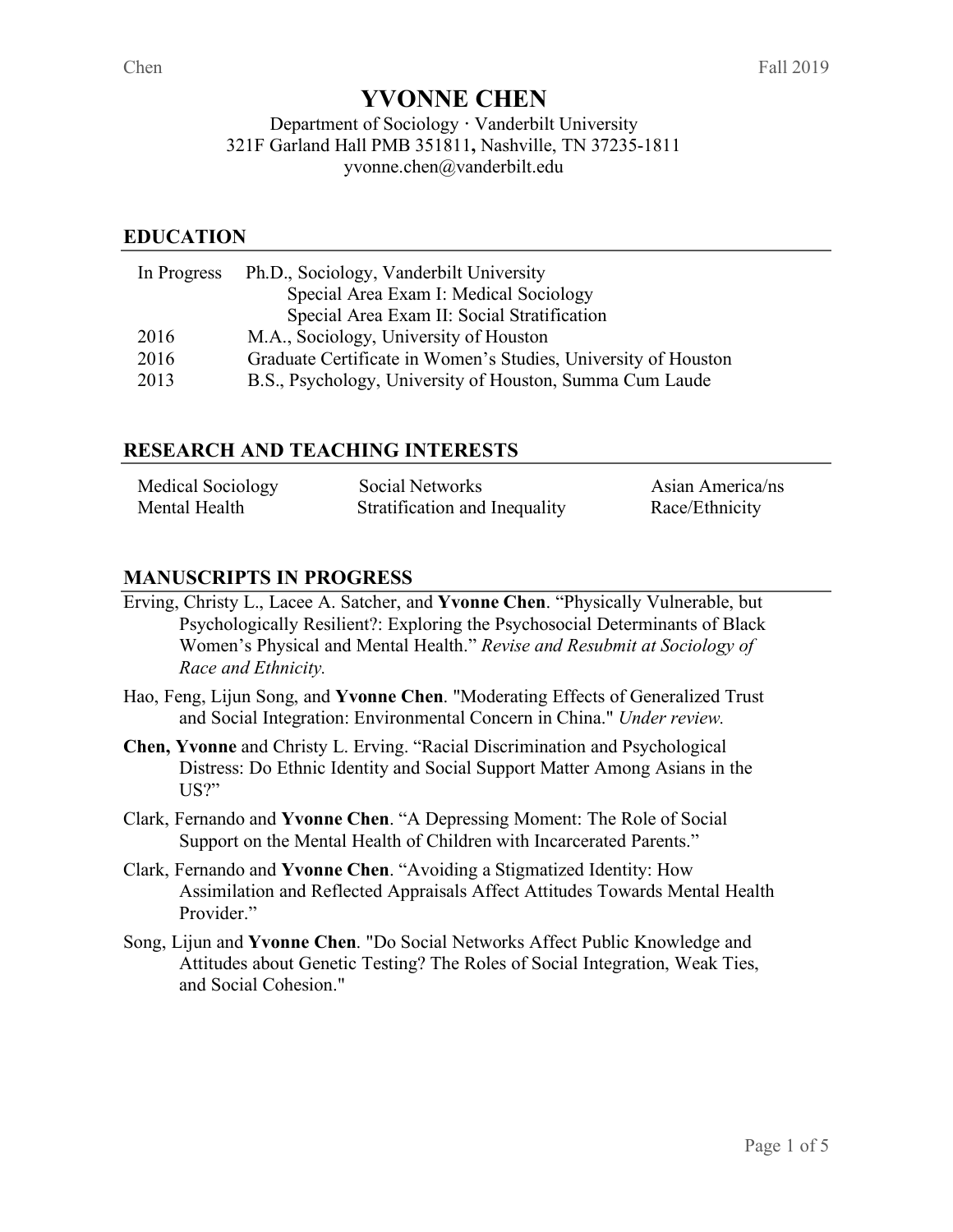# Chen Fall 2019 **RESEARCH EXPEREIENCE**

| 2017-Present | Research Assistant, Genetic Privacy and Identity in Community Settings,<br>Vanderbilt University<br>PI: Lijun Song, Ellen Wright Clayton, and Bradley A. Malin<br>Performed statistical analysis on social determinants of genetic testing.<br>Conducted literature reviews on genetic testing and kin networks.<br>Funding: National Human Genome Research Institute of the National<br>Institutes of Health, \$4,012,641 |
|--------------|----------------------------------------------------------------------------------------------------------------------------------------------------------------------------------------------------------------------------------------------------------------------------------------------------------------------------------------------------------------------------------------------------------------------------|
| 2018         | Research Assistant, National Partnership for Women & Families,<br>Nashville, TN<br>PI: Sarah Jane Glynn, Ph.D.<br>Conducted in-depth, semi-structured interviews with stakeholders in the<br>U.S. health care industry about paid family and medical leave.<br>Funding: Robert Wood Johnson Foundation                                                                                                                     |
| 2017         | Research Assistant, "New Forms of Home, New Forms of Work: Changes<br>in the Organization of Aging," Vanderbilt University<br>PI: LaTonya Trotter, Ph.D.<br>Conducted literature reviews on assisted living facilities.<br>Funding: Research Scholar Grant, Vanderbilt University, \$29,072                                                                                                                                |
| 2014         | Research Assistant, Clinical Psychology, University of Houston<br>PI: Emily Wear Shum, Ph.D.<br>Cleaned and coded data from the American Community Survey.                                                                                                                                                                                                                                                                 |
| 2012-2013    | Research Assistant, Center for Forensic Psychology, University of<br>Houston<br>PI: John P. Vincent, Ph.D.<br>Contributed to a collaborative literature review on juror's decision on<br>monetary compensation in sexual harassment court cases.<br>Recruited participants through flyers and in-class announcements.<br>Coded survey data.                                                                                |
| 2012         | Research Assistant, Neuropsychology Lab, University of Houston<br>PI: Merrill Hiscock, Ph.D.<br>Conducted face-to-face interviews with participants to test the efficacy of<br>Verbal List Learning Tasks.<br>Coded interviews and surveys.                                                                                                                                                                                |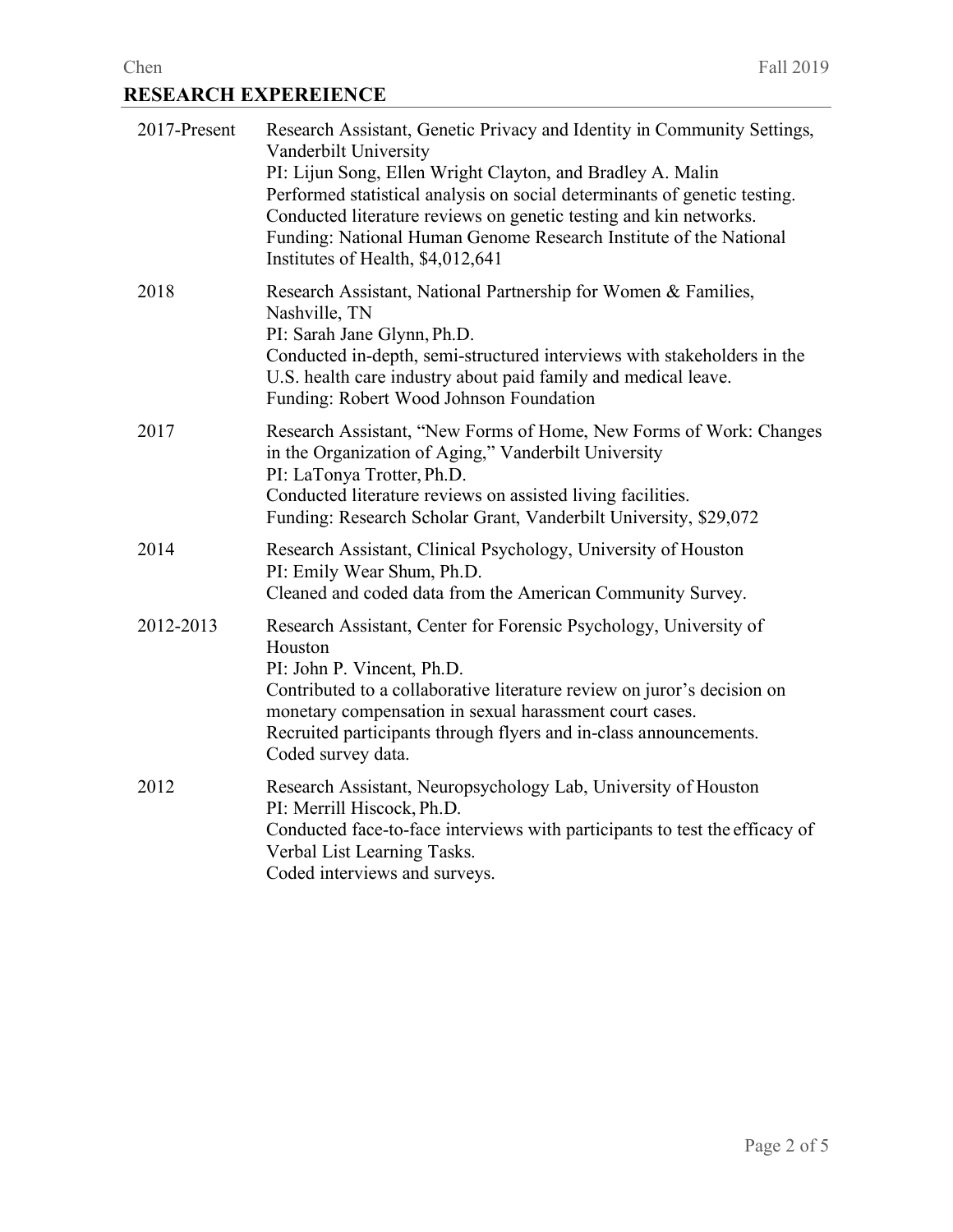| 2016-Present | Teaching Assistant, Department of Sociology, Vanderbilt University<br>Artists, Community, and Democracy<br>Chinese Medicine and Society<br><b>Contemporary Social Issues</b><br>Human Behavior in Organization<br>Law and Social Movements<br>Medical Sociology (Graduate Seminar) |
|--------------|------------------------------------------------------------------------------------------------------------------------------------------------------------------------------------------------------------------------------------------------------------------------------------|
| 2014-2015    | Teaching Assistant, Department of Sociology, University of Houston<br>Introduction to Social Statistics (Taught lab component)<br>Introduction to Sociology<br>Social Psychology (Graduate Seminar)<br>Sociology of Gender (F2F and Online)                                        |

# **GRANTS AND FELLOWSHIPS**

| University Graduate Fellowship, Vanderbilt University        |
|--------------------------------------------------------------|
| Graduate School Travel Grant, Vanderbilt University          |
| Graduate Institutional Grant, University of Houston          |
| Student Success Tuition Fellowship, University of Houston    |
| Travel Grant, Department of Sociology, University of Houston |
| Graduate Tuition Fellowship, University of Houston           |
|                                                              |

# **INVITED TALKS AND LECTURES**

| 2019 | "Going to Graduate School: Expectations and Preparation."<br>University of Georgia Department of Sociology, Communities and<br>Crime. Athens, GA.                                                                |
|------|------------------------------------------------------------------------------------------------------------------------------------------------------------------------------------------------------------------|
| 2019 | "Considering Graduate School in Sociology?" Invited panelist at<br>Annual Meeting of Southern Sociological Society, Atlanta, GA.                                                                                 |
| 2018 | "Social Stressors." Vanderbilt University, Department of Medicine,<br>Health, and Society, Chinese Medicine and Society. Nashville, TN.                                                                          |
| 2018 | "Cause Lawyers, Litigation, and Public Interest Law Organizations."<br>Vanderbilt University, Department of Sociology, Law and Social<br>Movements. Nashville, TN.                                               |
| 2016 | "Fear of Gender, Fear of Race: Teaching the Hidden Curriculum<br>Through Regulating Students' Bodies." University of Houston,<br>Department of Sociology, Introduction to Sociological Research.<br>Houston, TX. |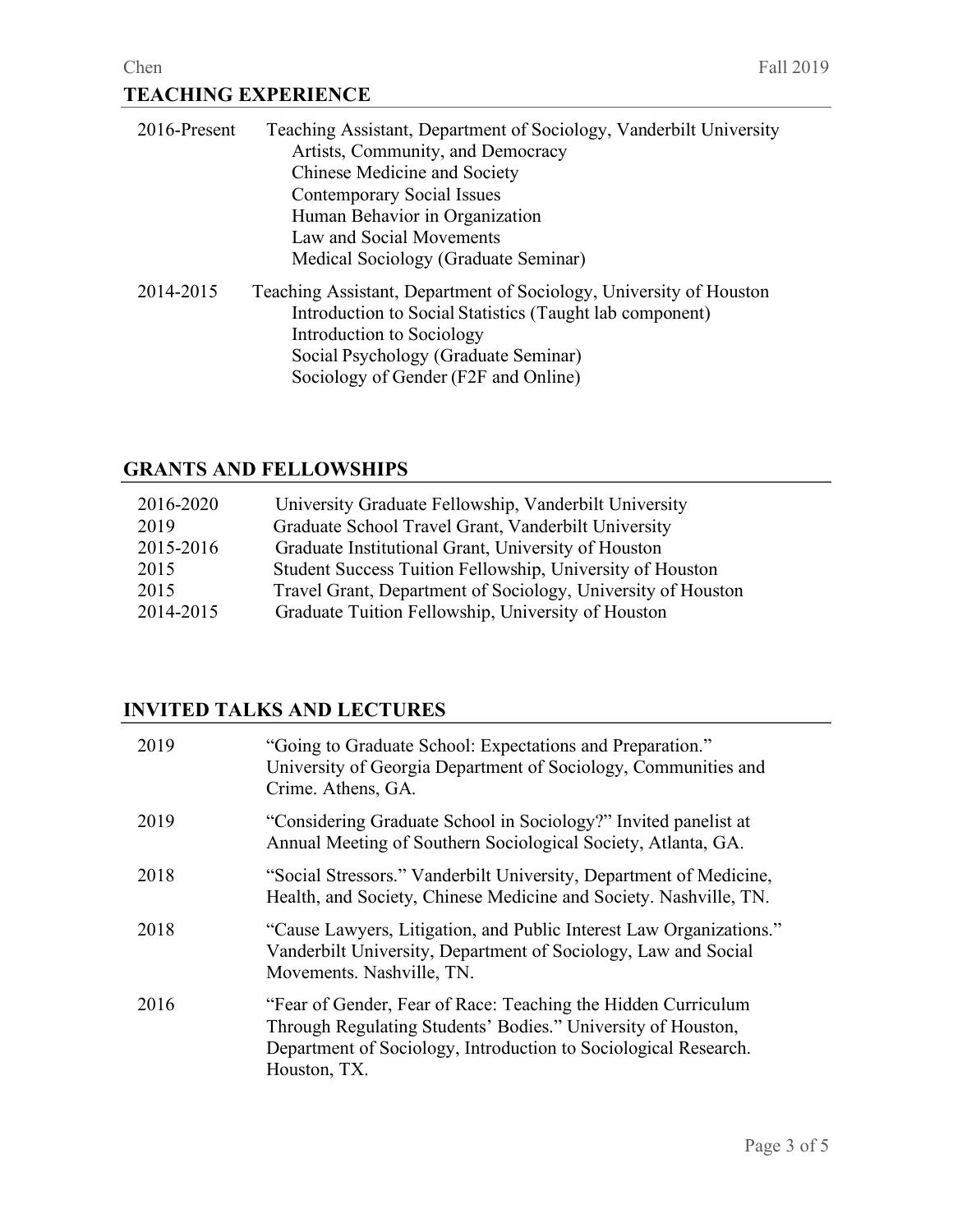2015 "East Asian Americans and East Asians in Mass Media in the United States." University of Houston, Department of Sociology, Sociology of Gender. Houston, TX.

#### **CONFERENCE PRESENTATIONS**

2019 Clark, Fernando, and **Yvonne Chen**. "How do Peers Matter?: The Effect of Gang Ties on Mental Health." Paper presented at the *American Society of Criminology 75th Annual Meeting*, Sans Francisco, CA. **Chen, Yvonne** and Christy L. Erving. "Racial Discrimination and Psychological Distress: Do Ethnic Identity and Social Support Matter among Asian Americans?" Roundtable presented at the *Society for the Study of Social Problems 69th Annual Meeting*, New York City, NY. Clark, Fernando, and **Yvonne Chen**. "Avoiding a Stigmatized Identity: How Acculturation and Reflected Appraisals Affect Comfortableness with Mental Health." Roundtable presented at the *American Sociological Association 114th Annual Meeting*, New York City, NY. Song, Lijun, and **Yvonne Chen**. "Knowledge and Attitudes about Genetic Testing: Social Integration, Tie Strength, Social Capital, and Social Cohesion." Paper presented at *American Sociological Association 114th Annual Meeting*, New York City, NY. **Chen, Yvonne.** "A Case of Dress Code Violations: Teachers' Decision-Making Processes and Disciplining Student." Roundtable presented at *Southern Sociological 82nd Annual Meeting,* Atlanta, GA. 2018 Philip J. Pettis, **Yvonne Chen**, and Andréa Becker. "Gay Men's Sexual Position Identity Development: The Role of Reflected Appraisals." Roundtable presented at the *Annual Meeting of the American Sociological Association 113th Annual Meeting*, Philadelphia, PA. **Chen, Yvonne** and Lijun Song. "Do Social Networks Affect Public Knowledge and Attitudes about Genetic Testing?" Paper presented at *Genetics: The End of Privacy? External Advisory Board Meeting*, GetPreCiSe, Vanderbilt University, Nashville, TN. 2017 Clark, Fernando and **Yvonne Chen**. "A Depressing Moment: The Role of Social Support on the Mental Health of Children with Incarcerated Family Members." Paper presented at the